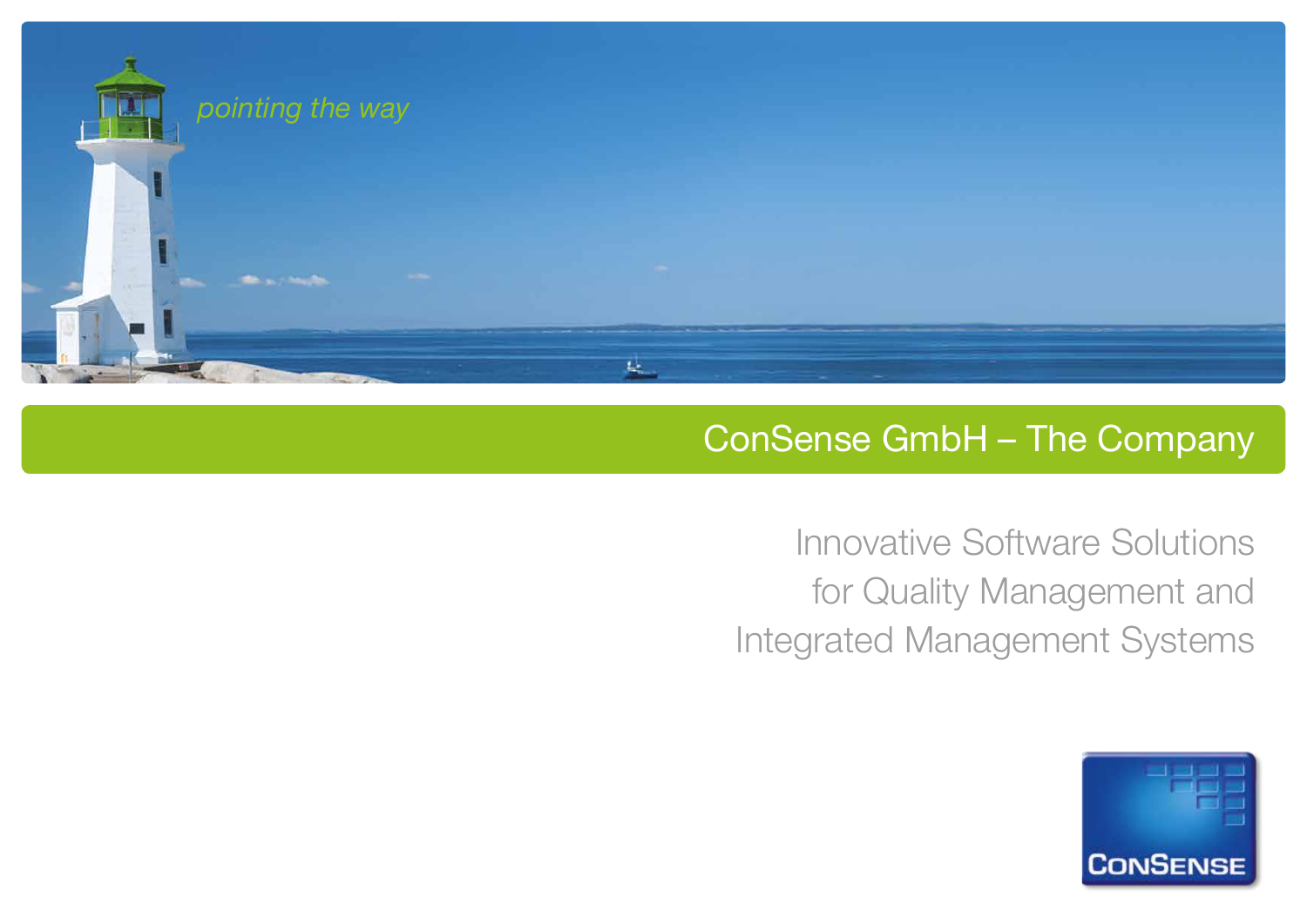

## A Holistic Approach, User-friendly Application, Maximized Acceptance.





**At ConSense GmbH, we have been developing innovative software solutions for quality management systems and integrated management systems in Aachen since 2003.**

**For a wide range of companies in very wide-ranging industries we offer intelligent and particularly user-friendly solutions for complete electronic support for DIN EN ISO 9001, ISO 14001, OHSAS 18001 and numerous other standards. All of the ConSense software solutions are designed to be modular. This means that they can be combined with each other and adapted to the needs both of smaller/medium-sized companies and to the different requirements of large corporations with widely networked international locations.**

**With our holistic and process-oriented approach, our development work focuses on delivering optimized support for processes and maximizing the user-friendliness of our products. As part of the technical, organizational and HR introduction of ConSense software solutions, we will not only support you with modern strategies and concepts in all phases of the introduction, but we will also help you along the way once the systems have gone live. Our software solutions ensure the highest possible acceptance levels among users and help to optimize your business processes through maximized efficiency and transparency in mapping, planning and controlling – thereby helping to make them even more profitable.**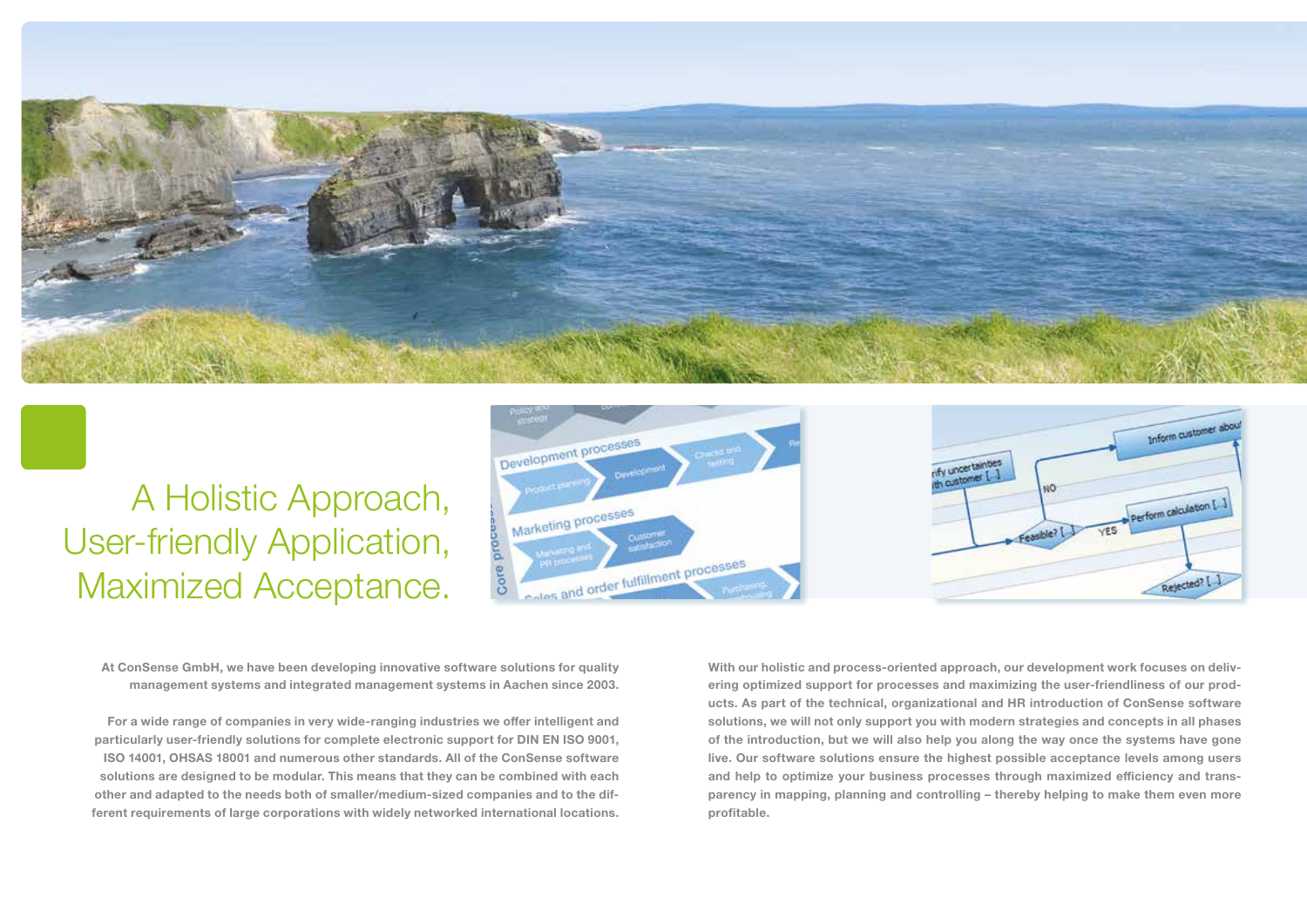## Technology, Organization, People Our Strength is to look at all Aspects of QM Projects

#### **Transparent processes, efficient procedures, profitable optimization**

Quality management systems and integrated management systems can only unfold their full benefits if all employees in a company are provided with quick, easy and up-to-date access to the information that is relevant for them. This is only possible in the long term if the time and effort it takes to manage the system and keep it up to date is low for everyone involved.

With the ConSense software solutions you will benefit from highest transparency in all procedures in order to continuously achieve lasting improvements – with reduced outlay for installation and setup, maintenance and administration and particularly user-friendly application of the system.







#### **Our software products offer the following benefits:**

Personalized address and overview: Individual selection of relevant information with a personalized address for the corresponding employees.

Significantly improved level of acceptance: High approval among employees and consistent use thanks to the user-friendly operation, intuitive navigation and ease of system maintenance and management.

Individually customizable process maps: Fast and easy modelling of processes tailored to specific requirements without technical requirements, option for adopting existing process descriptions via defined interfaces.

Transparent organization of procedures: Clearly laid out structures with clear definitions of processes and direct access to up-to-date information and key process data.

Clear assignment of roles: Direct linking of all process steps with the corresponding employees or departments.

Automated processes: Reduced burden in terms of routine tasks thanks to automatic control and management of all important documents, support for all types of document (e.g. Microsoft® Office or OpenOffice documents, CAD drawings, image files etc.).

Reliable compliance with standard requirements: Full electronic support and monitoring of wideranging standard requirements and certification standards.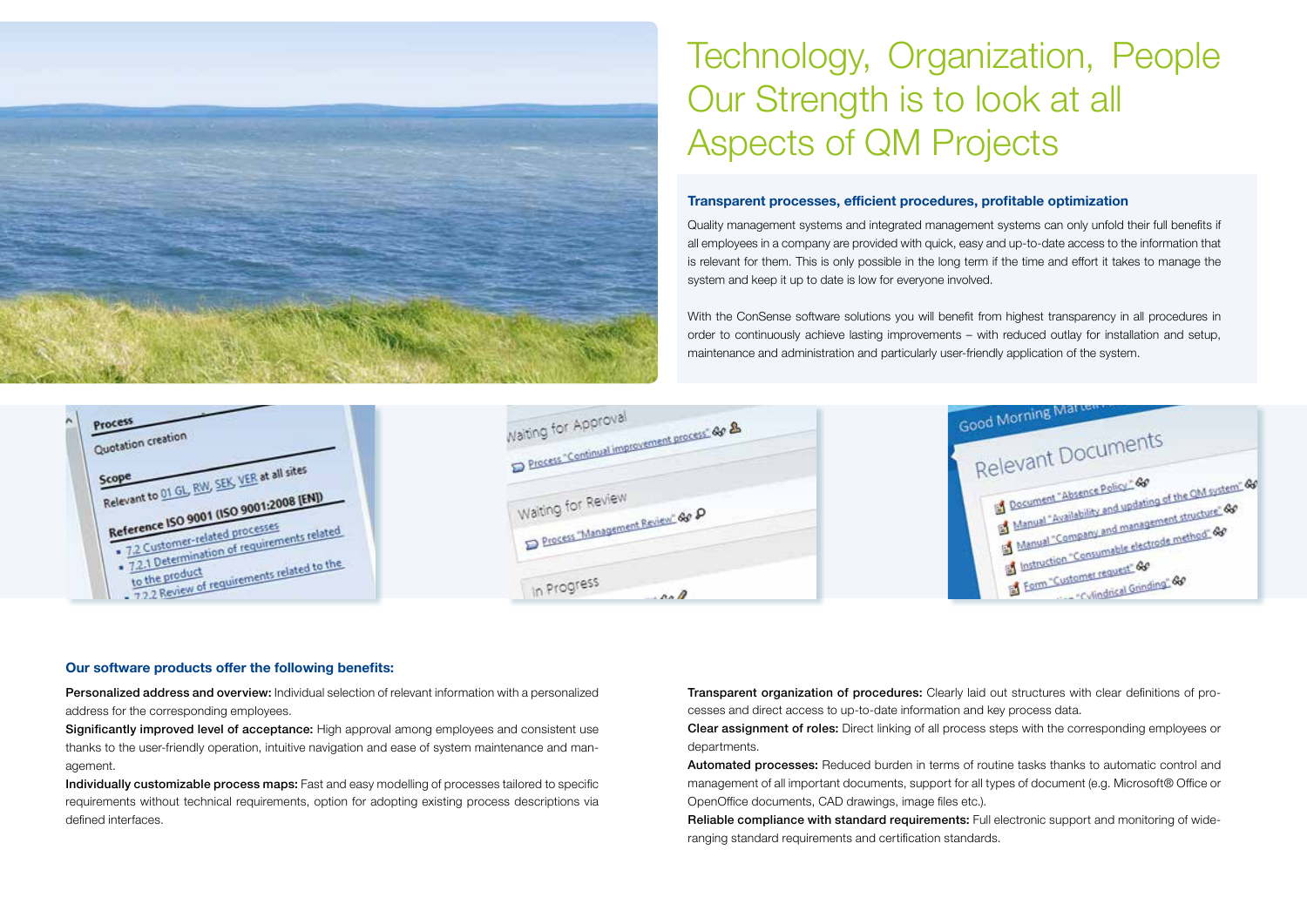

# A Detailed Look at Our Products





**ConSense software solutions are designed to be modular. They are made up of the basic products ConSense IMS|QMS|PMS, ConSense FORMS (for form management), ConSense GxP (for validation management) and ConSense GDPR (for data protection).**

**These can be individually supplemented with different modules to suit your requirements, e.g. action management, training management, complaints management and many more.**

**The Enterprise version supports complex organizations with multiple national or international sites and different languages.**

#### **ConSense IMS: Integrated management system for more concentrated resources**

You can bring together all of the standards and directives that are relevant for your company – e.g. in areas like qualifications management, environmental or occupational health and safety – in a single interface: ConSense IMS offers systematic electronic linking for the processes and data in your company. This highlights links, concentrates resources and creates synergies: The interactions between all processes and workflows are optimized and managed, monitored and controlled centrally.

Highlights: Central recording and processing of different parallel systems, incorporation of a wide range of standards and bodies of rules, structured flow of information, clearly laid out presentation and optimized integration options.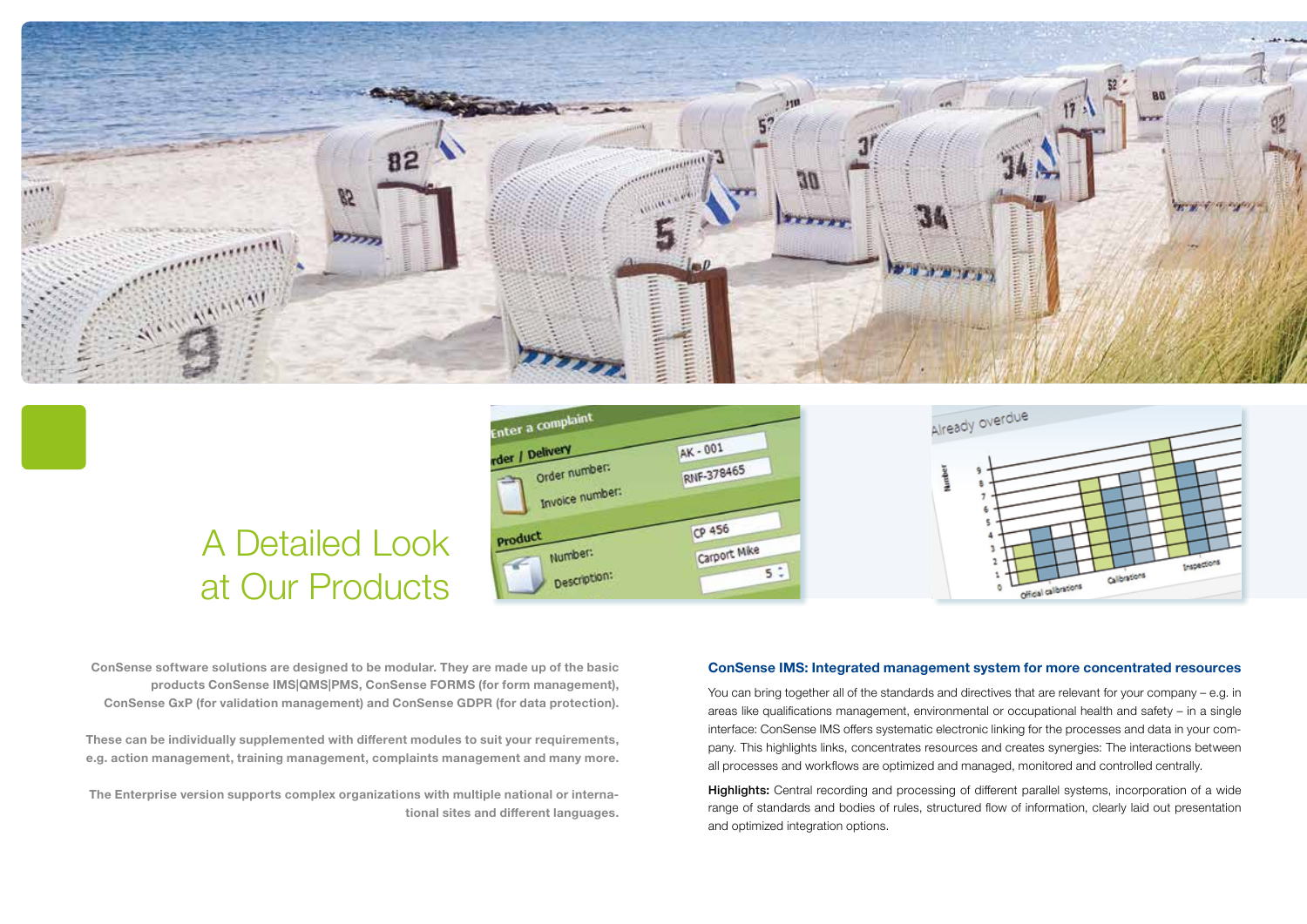



ConSense Software for Quality Management and Integrated **Management** 

#### **ConSense QMS: Excellent quality management**

Reach the highest quality standards and reliably meet all of the requirements needed for the certification you are aiming for: ConSense QMS will ensure that the requirements set out in the relevant standards relating to organization and processes as well as the requirements in DIN EN ISO 9001, ISO/TS 16949 and many other standards are implemented and documented without any gaps and in full compliance with the standards.

Highlights: Automated routine processes, systematic and personalized provision of information, electronic monitoring of QM requirements, daily retrieval of up-to-date data and intuitive navigation. ConSense QMS is an integral component of ConSense IMS.

#### **ConSense PMS: Transparent process management**

Increase your productivity with a process management system that is perfectly coordinated to the needs of your company: ConSense PMS systematically documents all of the business processes in your company. In the process, it identifies potential for improvement and optimization, thus delivering fast, efficient and reliable process design.

**Highlights:** Process modelling that can be individually modelled, transparent graphical processing of key parameters and performance indicators for reliable analysis and control of all business processes, clear assignment of roles and integrated interfaces. ConSense PMS is an integral component of ConSense QMS.

#### **ConSense FORMS: Intelligent and dynamic form management tool**

Bring structure and transparency to all of your forms: ConSense FORMS allows you to easily create, manage and evaluate electronic forms. Completed documents are automatically forwarded to the designated departments in the company.

Highlights: Structured data collection, individual adaptation of the forms, pre-definable workflows, defined access authorization levels, error reduction and accelerated procedures through automated completion, uninterrupted history and standardized quarterly or annual evaluations. ConSense FORMS can be fully integrated in ConSense IMS|QMS|PMS if required.

#### **ConSense GxP: Valuable support for validation management**

Helping you keep tight control over complex requirements for "good manufacturing practices" in medicine, pharmaceuticals, life sciences and healthcare: ConSense GxP makes it easier to comply with the numerous standards and directives that are required as part of quality management (including 93/42/EEC, EudraLex GMP Directive Vol. 4 Annex 11, MEDDEV-EU guidelines or FDA Title 21 CFR Part 11). Here, ConSense will take care of document management, which is more complex in these areas, thereby simplifying both the validation and implementation of processes.

Highlights: Support to ensure compliance with standards and directives, validation support, auditproof archiving, electronic signatures, linking to training and qualifications management, dedicated roles and rights concept, audit trail, process implementation, configurable reporting and an overview of employee qualifications. ConSense GxP offers support for integrated management systems based on ConSense IMS.

#### **ConSense modules: QM software tailored to your preferences**

Which modules do you need? With ConSense you can respond flexibly to the specific requirements in your company. You can upgrade ConSense IMS|QMS|PMS with different modules to put together your own individual complete solution. Numerous interfaces allow integration into existing structures.

Highlights: Action management, management of key performance indicators, audit management, test equipment management, complaints management, training management, qualifications management, risk management, hazardous materials management, knowledge management (WIKI), data protection management (GDPR) and many more.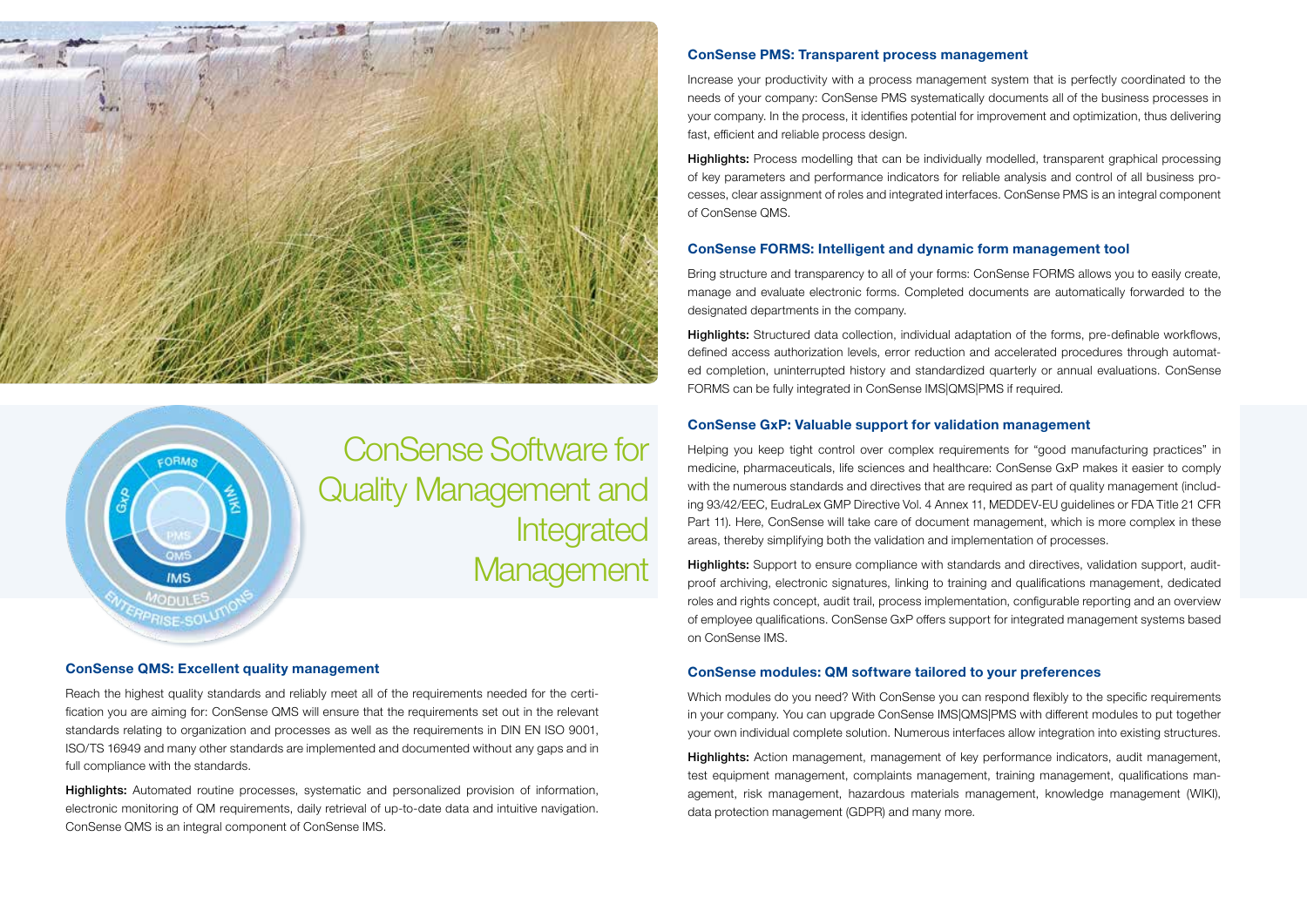

## Software, Support, Training and Exchange





**Our complete range of services covers far more than just the development of modern software solutions. We will also help you with areas such as the application, management, maintenance and acceptance of quality management systems and integrated management systems.**

#### **Project support and organization:**

Our experts can provide you with qualified project support during the introduction of ConSense management software – covering everything from process planning and analysis to the optimization of your organizational processes. Your personal contact will help you with all of the steps – during rollout and beyond, when the system is live and up and running.

#### **Technology and software:**

With ConSense IMS|QMS|PMS, ConSense FORMS, ConSense GxP and our large number of modules we have developed innovative software solutions for process management, quality management and and integrated management systems that can be individually tailored to suit your requirements.

#### **Employees and qualifications:**

The close network with our users and the regular meetings and workshops help to drive the development of all ConSense products in the best interests of our customers. There are also various forums in which you can benefit from exchanges with other ConSense users, e.g. during our annual user conventions. In addition, the ConSense Academy we have set up also offers qualified training courses – ranging from open seminars to webinars – that are designed to teach you how to work with all ConSense products and modules.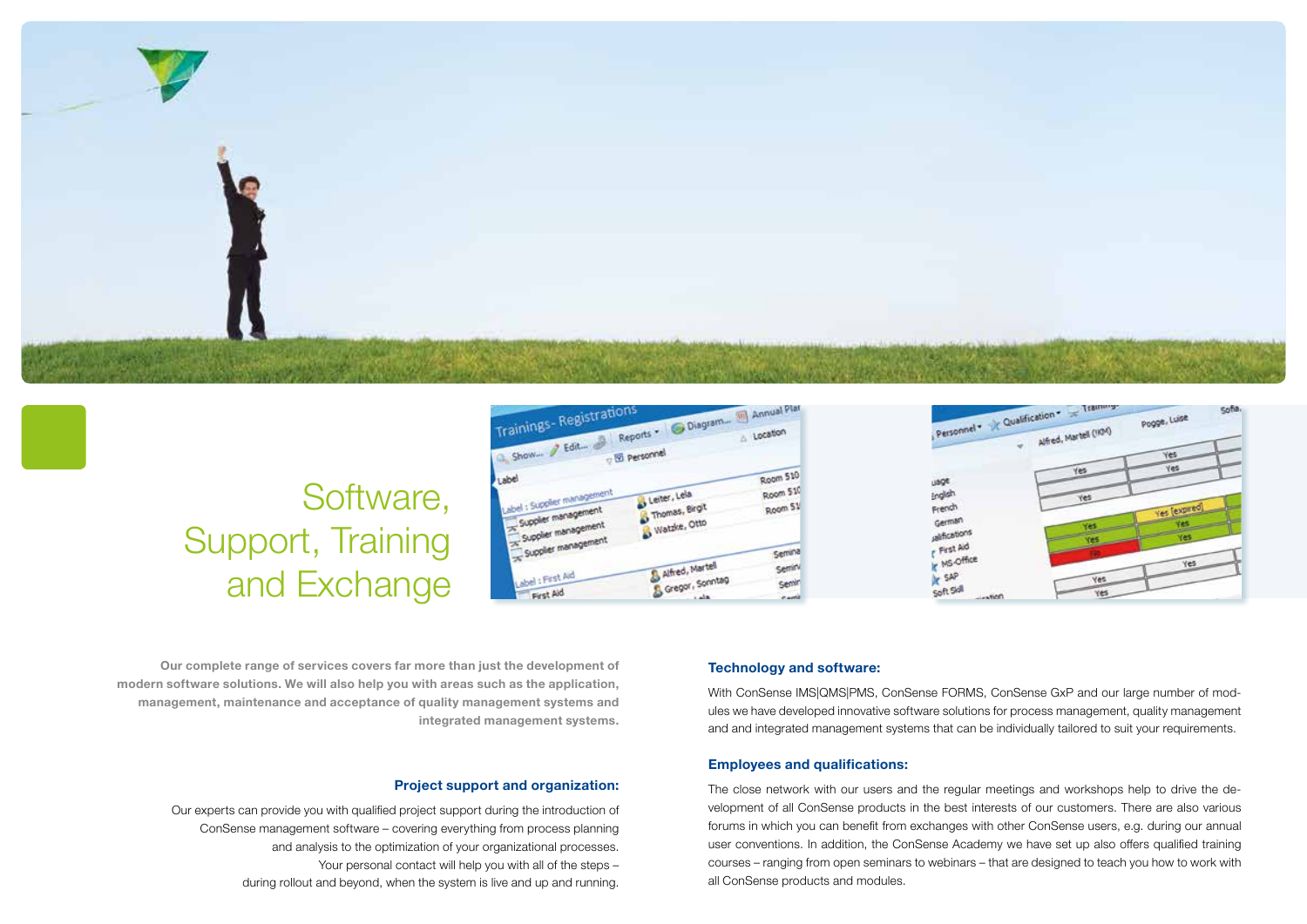#### **ConSense GmbH: About us**

We are one of the technologically leading providers of software for management systems and have been developing modern and holistic solutions since 2003 from our headquarters Aachen for all industries and sizes of company.

With well over 600 customers and hundreds of thousands of users, our software products are used in industries including the services sector, healthcare, energy, manufacturing industry, automotive, pharmaceutical industry, institutes, public authorities, food industry, social services, organizations and shipping.

In addition we are also involved in research projects in tandem with the University of Excellence RWTH Aachen. For over a decade now we have been known for innovative software products and holistic consultancy and service activities.

Executive board: Dr Iris Bruns Dr Stephan Killich Dr Alexander Künzer

### **Service**

Do you have any questions or do you require further information?

**+49 (0)241/990 93 93 - 0 We look forward to your call!**

Alternatively please visit our website at: **www.consense-gmbh.de**